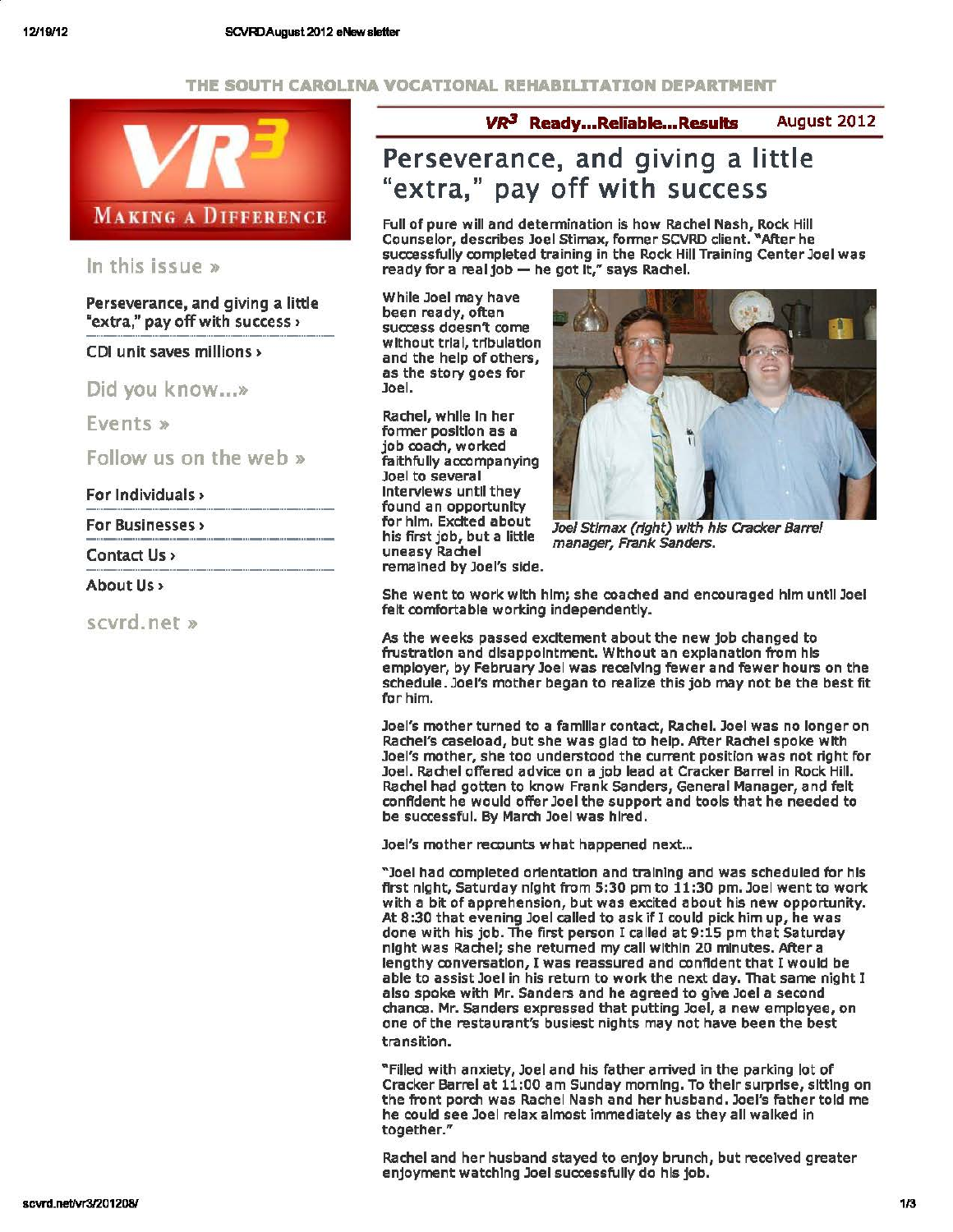Joel's mother exclaims, "Joel's second day was a stark contrast to the first, thanks to Vocational Rehabilitation and Rachel Nash!"

While taking little credit, Rachel praises not only Joel, but Frank sanders. Mr. Sanders has been an excellent advocate of SCVRD and has provided opportunities to three VRcllents with pervasive developmental disorders.

It is truly a "win-win" partnership. Clients are provided rewarding opportunities, while Cracker Barrel receives reliable employees.

Joel is exdted to be part of the Cracker Barrel family. Joel's determination, his parent's devotion, and Frank Sanders' understanding have all been part of Joel's success.

By taking a little extra time, showing care and concern Rachel Nash truly made a difference.

# **CDI unit saves millions**

Social Security benefits are a critical source of income to eligible people with disabilities. Unfortunately there are others who seek to defraud the system. Thanks to the Cooperative Disability Investigations unit (CDI), in which SCVRD's Disability Determination Services is a partner, that has become much more difficult to dol

Despite being In operation only a few years South Carolina's unit, based In Columbia, has quickly become the Southeast leader In the number of referrals and the amount of money saved by uncovering fraudulent claims. So far this federal fiscal year, there has been a savings of more than \$28 million In South Carolina. The Columbia unit has opened more than 200 cases this year and Is ranked third nationally. There are 25 CDI units in the U.S. The units look at individual claims and also identify lawyers, doctors and other third parties who facilitate fraud.

The South Carolina CDI program is a joint venture among the U.S. Office of Inspector General (OIG}, the State Law Enforcement Division (SLED), Social Security field offices and DDS. Most of the referrals come from DDS offices, and initial tips about fraud frequently come from friends and family members.

## Did you know...

that before SCVRD began building its own work training centers in 1975, the centers were owned and operated by other organizations such as Clvltans and Elks and governed by private boards? SCVRD provided staff, vocational evaluation and training. Pictured below Is the Charleston VR "workshop" that was owned by the Elks.